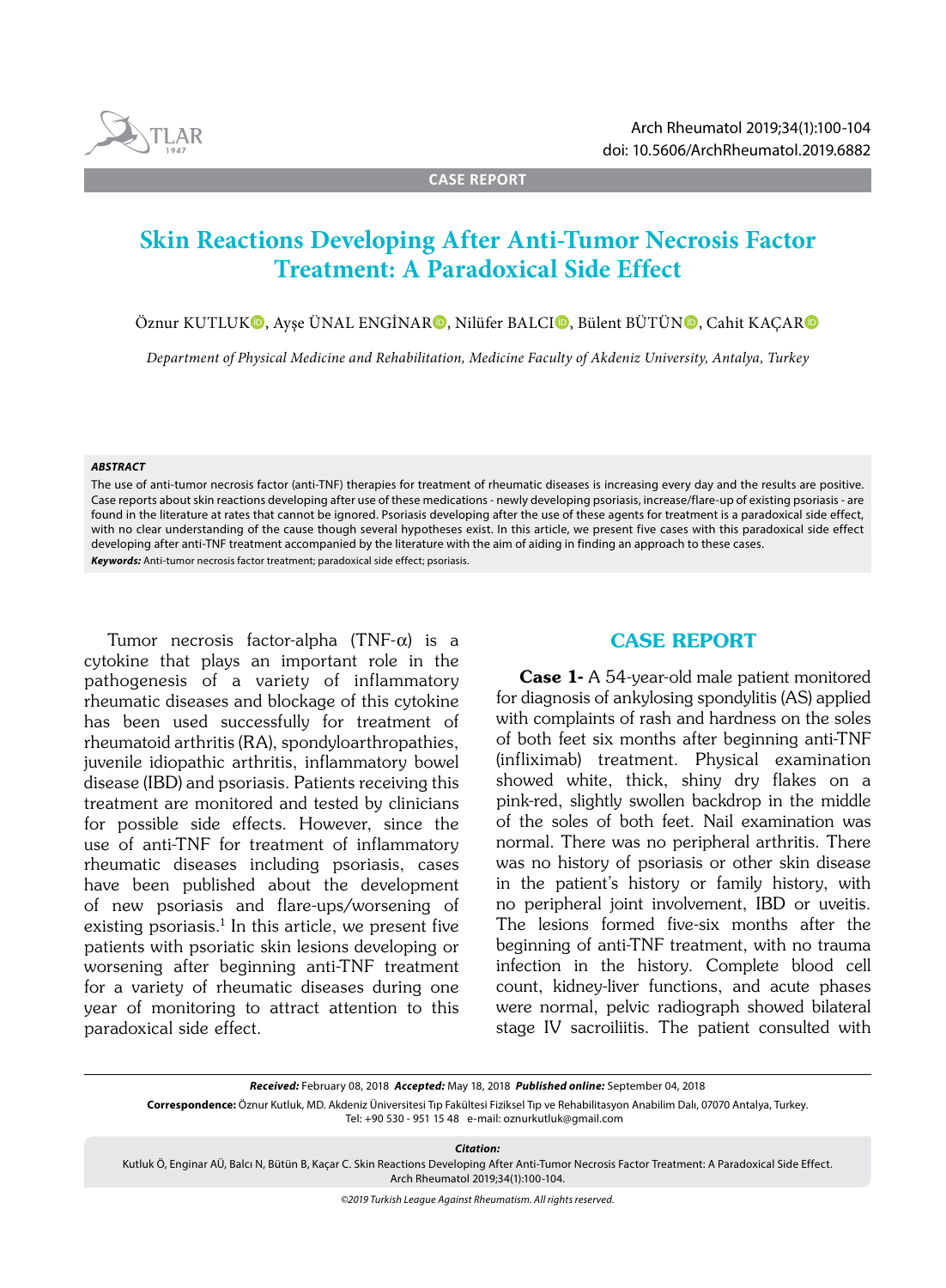the dermatology clinic and fungal infection was excluded. Medication-related skin reaction was assessed. Topical calcipotriol-betamethasone were begun. With lesions not reducing in spite of topical treatment, the patient's treatment was switched to adalimumab. On follow-up, the skin lesions had regressed with reduced flaking, but had not fully resolved. A written informed consent was obtained from the patient.

Case 2- A 45-year-old female patient monitored for psoriatic arthritis began anti-TNF (etanercept) treatment. At the same time, she used 15 mg/week subcutaneous methotrexate. In the second month of etanercept treatment, the patient applied to the clinic with a complaint of skin reaction developing on the palms of both hands and soles of the feet. With no active psoriatic lesions in the last three years and a history of plaque psoriasis, the patient's skin reaction had been present for nearly one week. Painful pustular lesions on erythematous backdrop were observed on both hands and feet, with cracks on the soles of the feet. There were no abnormal results in complete blood count, kidney or liver functions, or acute phases. The patient consulted with the dermatology clinic and was assessed as having palmoplantar pustular psoriasis (Figure 1). Topical fusidic acid + betamethasone were begun. The patient was recommended to stop smoking and etanercept treatment continued. Assessed one week later, there was no reduction in lesions with topical treatment and the patient stopped anti-TNF treatment due to severity of lesions. With increasing skin complaints, the patient was begun on cyclosporin and monitored. A written informed consent was obtained from the patient.

Case 3- A 33-year-old male patient monitored for 12 years for AS had used anti-TNF (400 mg infliximab total dose, 5 mg/kg) once every six weeks for nine years. With no clinical complaint of pain involvement, the patient had pustular lesions and desquamation on erythematous background on the soles of the feet and palms of the hands for the last two-and-a-half years. With one-time history of uveitis, the patient had no history of peripheral arthritis, psoriasis or IBD. Family history revealed that his father had a history of psoriasis. Examination of the patient revealed pustular lesions on both feet and hands (lateral palmar and plantar areas). Nails had no appearance of onycholysis, pitting, or oil stains. Anteroposterior pelvic radiograph showed bilateral stage III sacroiliitis. Foot radiograph and lumbar radiographs showed no syndesmophytes or enthesitis. His complete blood cell count, kidney and liver functions, and acute phases were normal. The patient consulted with dermatology for psoriasis. Treatment was arranged with diagnosis of tinea pedis. With no response



Figure 1. Palmoplantar pustular psoriasis.



Figure 2. Skin biopsy. In epidermis, predominant pustule formation is observed from neutrophil leukocytes (H-E¥100).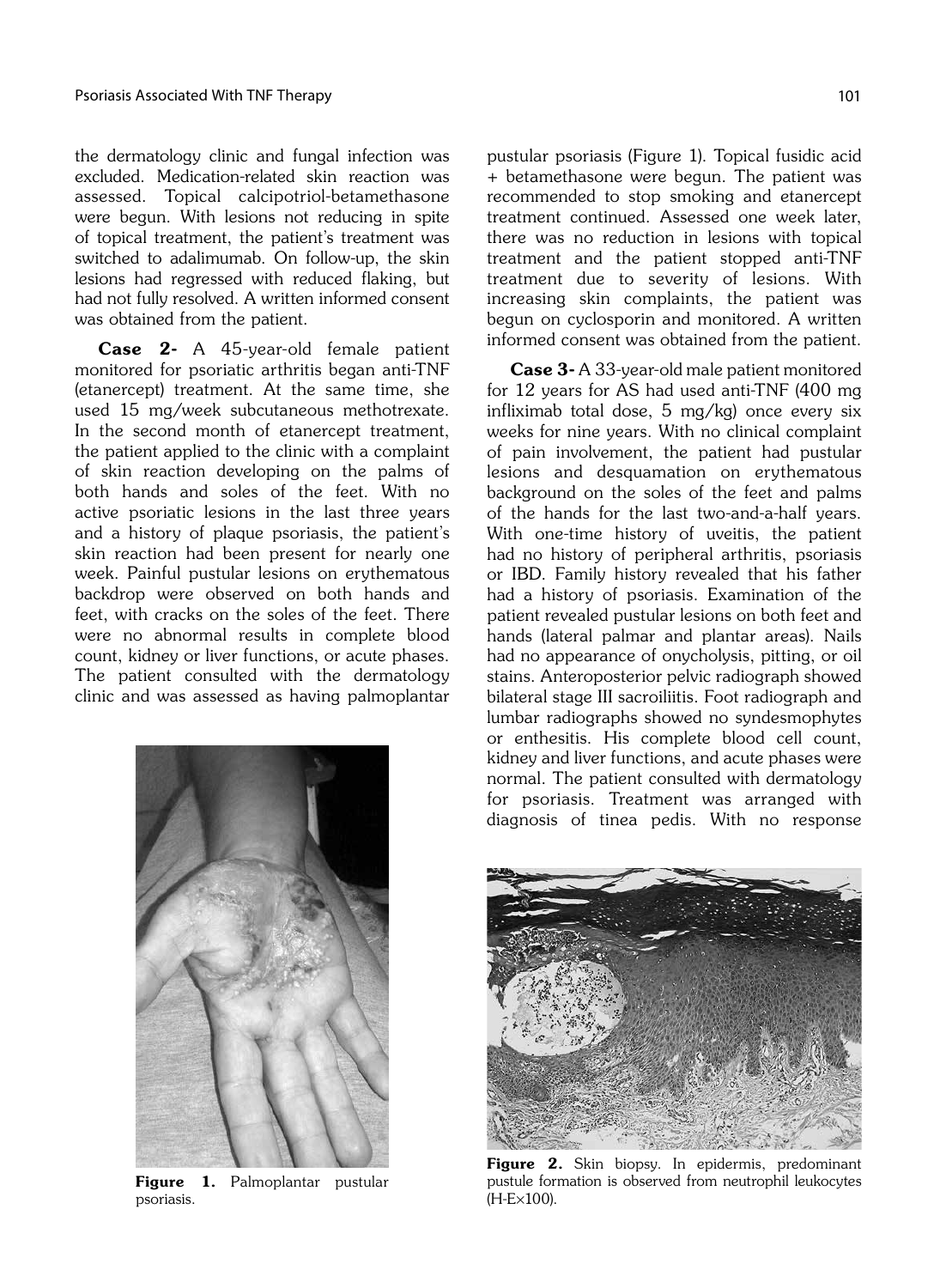

Figure 3. Skin reactions after given antitumor necrosis factor treatment.

to treatment, the patient consulted again and pustular bacteria were identified in biopsies taken from the plantar region of the right and left feet (Figure 2). Topical calcipotriol-betamethasone were begun. As the patient's skin lesions were minor, existing infliximab treatment continued. A written informed consent was obtained from the patient.

Case 4- A 30-year-old male patient monitored for AS with high disease activity in spite of nonsteroidal anti-inflammatory drug (NSAID) use began anti-TNF (golimumab) treatment. In the third month of treatment (by injection), the patient had widespread skin lesions in accordance with pustular psoriasis dominantly on the hands and soles of the feet (Figure 3). There was no history of psoriasis in the patient's history or family history. Physical examination showed pustular lesions with occasional flaking on erythematous background dominantly on the hands and feet. There were nail changes too (Figure 4). Radiological investigation found bilateral stage IV sacroiliitis. Beginning topical treatment, the patient consulted with dermatology due to the widespread skin lesions and anti-TNF treatment was stopped with the beginning of 10 mg/week



Figure 4. Nail changes after anti-tumor necrosis factor treatment.

methotrexate + 150 mg/day cyclosporin. With continuing lesions after three months of oral and topical treatment, the patient began adalimumab by joint decision with the dermatology clinic. With an increase in skin lesions after the first injection, the patient stopped anti-TNF treatment. The patient continues methotrexate and cyclosporin treatment for skin lesions. A written informed consent was obtained from the patient.

Case 5- A 57-year-old female patient with psoriasis vulgaris had no regression of skin lesions with cyclosporin, methotrexate and acitretin, so dermatology began anti-TNF (infliximab). There was no history of psoriasis or other skin disease in the family history. With no clinical change after the first infusion, the patient had an increase in skin lesions after the second infusion. The lesions were in the form of pustular psoriasis particularly on the hands and feet. There were cracks in the soles of both feet. Fifteen days after infusion, the patient applied with pain sensitivity, redness and increased heat in the heel and malleolus of the left foot and was evaluated by arthritis and cellulite suspicion. With normal complete blood cell count, the patient had high acute phases. Radiography excluded fracture in the patient with calcification of the epin calcaneus and Achilles tendon. With a prediagnosis of cellulitis, the patient began oral antibiotics and NSAID and complaints regressed. The patient's third infliximab infusion was given by dermatology. However, with no improvement in skin lesions, the patient stopped anti-TNF treatment and began topical+cyclosporin treatment. A written informed consent was obtained from the patient.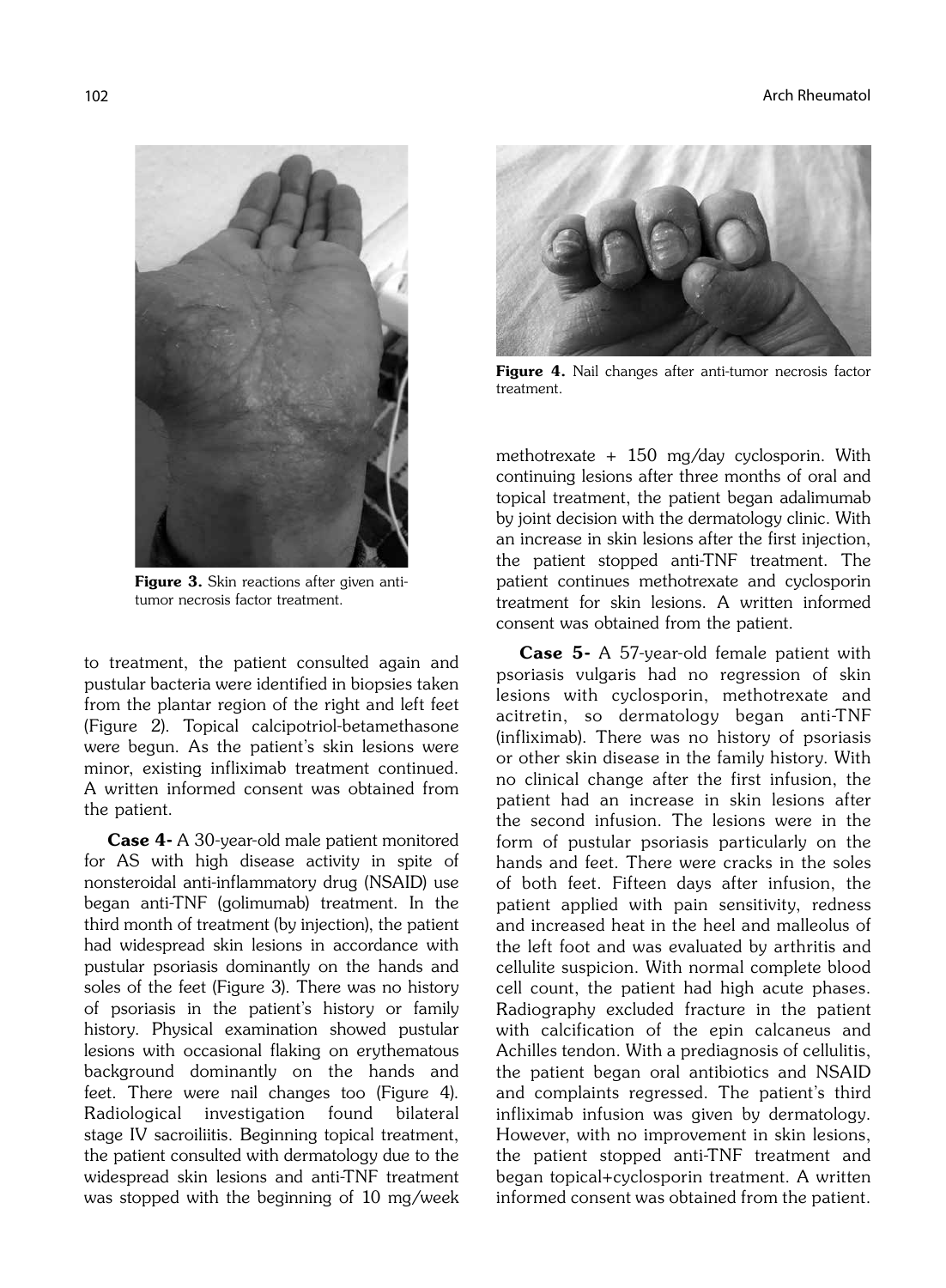### **DISCUSSION**

Side effects such as worsening of existing psoriasis or development of new psoriatic lesions have been reported for all anti-TNF agents in use (infliximab, adalimumab, etanercept, golimumab and certolizumab pegol). As a result, it is accepted that this is a class effect of medications causing TNF blockage, rather than a medication-specific side effect. This type of side effect observed in this medication group used effectively for treatment of psoriasis is assessed as a paradoxical side effect. Though there is no clear opinion related to pathogenesis, several hypotheses have been proposed indicating that a disrupted balance between interferon-alpha (IFN- $\alpha$ ) and TNF- $\alpha$  may cause this paradoxical side effect.<sup>2</sup> One of these theories is that in genetically susceptible individuals, the cytokine balance becomes disrupted after  $TNF-\alpha$  blockage and then uncontrolled production of IFN- $\alpha$  occurs in plasmacytoid dendritic cells. When biopsies with spontaneous psoriasis lesions are compared, TNF antagonist induced psoriatic plaques have increased IFN- $\alpha$  in dermal vascularity with perivascular lymphocytic infiltration.3,4 It is not correct to explain psoriatic skin lesions developing after anti-TNF treatment as only due to increased IFN- $\alpha$  and reduced TNF- $\alpha$  as pustular psoriatic lesions developed or existing psoriasis worsened in patients treated with rituximab, anakinra and efalizumab. The related case presentations mentioned the efficacy of cytokines playing a key role in inflammation like interleukin (IL)-17 and IL-22 in the pathogenesis. $5,6$ 

Worsening of existing psoriasis or new development is accepted to be independent of the length of use of anti-TNF treatment. Additionally, there is no difference observed in terms of age and sex.7 An assessment of our cases in terms of age and sex revealed three males and two females, with a mean age of approximately 40 years. Skin reactions occurred in the first three months in three of our patients, while in the other two, skin lesions developed after longer periods. Lesion distribution in patients with skin problems in the early period was broader and lesions were more severe. Though psoriasis occurring after anti-TNF use is well defined in the spondyloarthropathy group of diseases, it has been reported with RA. A study by British Society for Rheumatology (BSR) in 2009 followed 9,826 RA patients using anti-TNF and 2,880 using conventional diseasemodifying antirheumatic drugs (DMARDs) over six years and encountered 25 psoriasis cases in the group receiving anti-TNF therapy with no psoriasis cases observed in the group receiving conventional DMARD treatment. Again, the same study stated that the incidence may be slightly higher in patients receiving adalimumab compared to etanercept.<sup>8</sup> When our patients were evaluated in terms of rheumatic diseases requiring anti-TNF treatment, three had AS, one had psoriatic arthritis and one had psoriasis vulgaris.

To date, we have not encountered this type of paradoxical side effect in patients given anti-TNF treatments for reasons other than spondyloarthropathy group of diseases. In terms of treatment of our patients with psoriasis developing or increasing lesions after anti-TNF treatment, three were using infliximab, one was using golimumab and one was using etanercept.

Three of our five patients had pustular psoriasis after anti-TNF therapy. Paradoxically, TNF- $\alpha$ inhibitors have been reported with the exacerbation or the new development of psoriatic lesions, the majority of which are cases experiencing pustular psoriasis.<sup>7</sup> Biopsy samples of TNF- $\alpha$  associated psoriatic lesions are histologically identical to those of patients with idiopathic psoriasis, implying that the mechanism of action of these processes may be similar or identical.7

When the literature is examined, the majority of patients were able to continue anti-TNF treatment or tolerate another medication in the same class. In our patients, three with severe skin lesions and palmoplantar pustular psoriasis had to stop anti-TNF treatment. Later, these patients began topical and oral treatments for psoriatic skin lesions. One of our patients changed anti-TNF treatment, while our other patient continued treatment due to mild progression of lesions.

Such side effect of treatment given to control the rheumatic disease leaves both the patient and the doctor in a difficult situation. Disease management is easier in patients with previous psoriasis since they are familiar with this situation; however, it is more difficult for newly developing cases to accept the disease. The severe progression of this paradoxical side effect of anti-TNF treatments, as in our